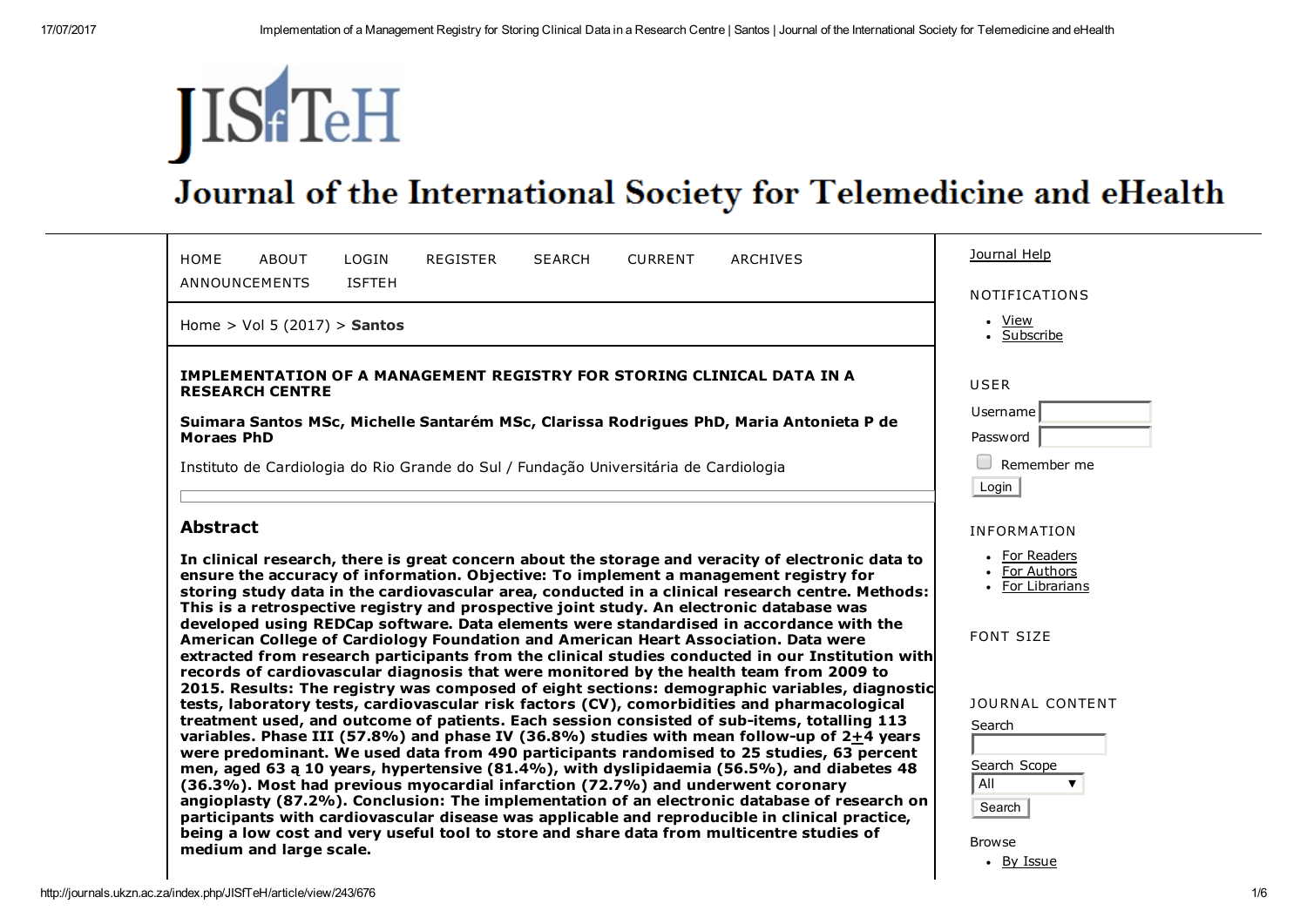17/07/2017 **Implementation of a Management Registry for Storing Clinical Data in a Research Centre I Santos | Journal of the International Society for Telemedicine and eHealth** 

Keywords: RedCap; cardiology; clinical research; registry

*J Int Soc Telemed eHealth 2017;5(GKR):e48*

#### Introduction

By [Author](http://journals.ukzn.ac.za/index.php/JISfTeH/search/authors)

- By [Title](http://journals.ukzn.ac.za/index.php/JISfTeH/search/titles)
- Other [Journals](http://journals.ukzn.ac.za/index.php/index)

#### ABOUT THE AUTHORS

*Suimara dos Santos* Instituto de Cardiologia do Rio Grande do Sul / Fundação Universitária de Cardiologia Brazil

*Michelle Dornelles Santarém* Instituto de Cardiologia do Rio Grande do Sul / Fundação Universitária de Cardiologia Brazil

*Clarissa Garcia Rodrigues* Instituto de Cardiologia do Rio Grande do Sul / Fundação Universitária de **Cardiologia** Brazil

*Maria Antonieta Pereira de Moraes* Instituto de Cardiologia do Rio Grande do Sul / Fundação Universitária de Cardiologia Brazil

#### ARTICLE TOOLS



In Brazil, clinical studies designed in partnership with centres of excellence and regulatory agencies provide the most updated healthcare evidence.<sup>1</sup> There is a professionalisation of the research centres and the country is recognised for its participation in international multicentre studies.<sup>2,3</sup>

Considering this perspective, it is fundamental to implement software to optimise data gathering and dissemination among researchers and institutions.<sup>4-6</sup> In this context, the Research Electronic Data Capture (REDCap) is software used to collect and spread variables of clinical studies, provide access to data among institutions and academic departments, allowing real time validation, central data storage and management, backups and automated export of data.<sup>7,8</sup>

The creation of electronic databases through this software will give us the opportunity to identify, screen and enrol volunteers for research protocols, as well as will allow for a better management of the studies conducted in our institution. In view of this and the lack of similar tools at our institution, this study was designed to create and implement the electronic database through the REDCap software of clinical research participants who have been followed over the last six years in a Research Centre.

#### Methods

This is a retrospective and prospective registry implemented from September, 2014 to December, 2015. The information was taken from the patients' records of randomised clinical trials (RCT) in the cardiovascular area that were conducted from January, 2009 to December, 2015 in a clinical research centre (CEPEC *Centro de Pesquisa Clínica*). For this purpose, all research protocols of CEPEC and IC/FUC that were in process or concluded in the above mentioned period, were included.

#### *Logistics REDCap software implementation and variable standardisation*

Vanderbilt University was contacted for registration and license application, in order to become a REDCap consortium customer. Concomitantly, variables were selected according to the international standard of the American College of Cardiology Foundation and the American Heart Association ACC/AHA.<sup>9</sup> Eight sections were created to compound the *software*. In the following step, all studies carried out in the CEPEC were sought out and the insertion of data in theREDCap software began. The data are from the institution's medical records, shown in Figure 1.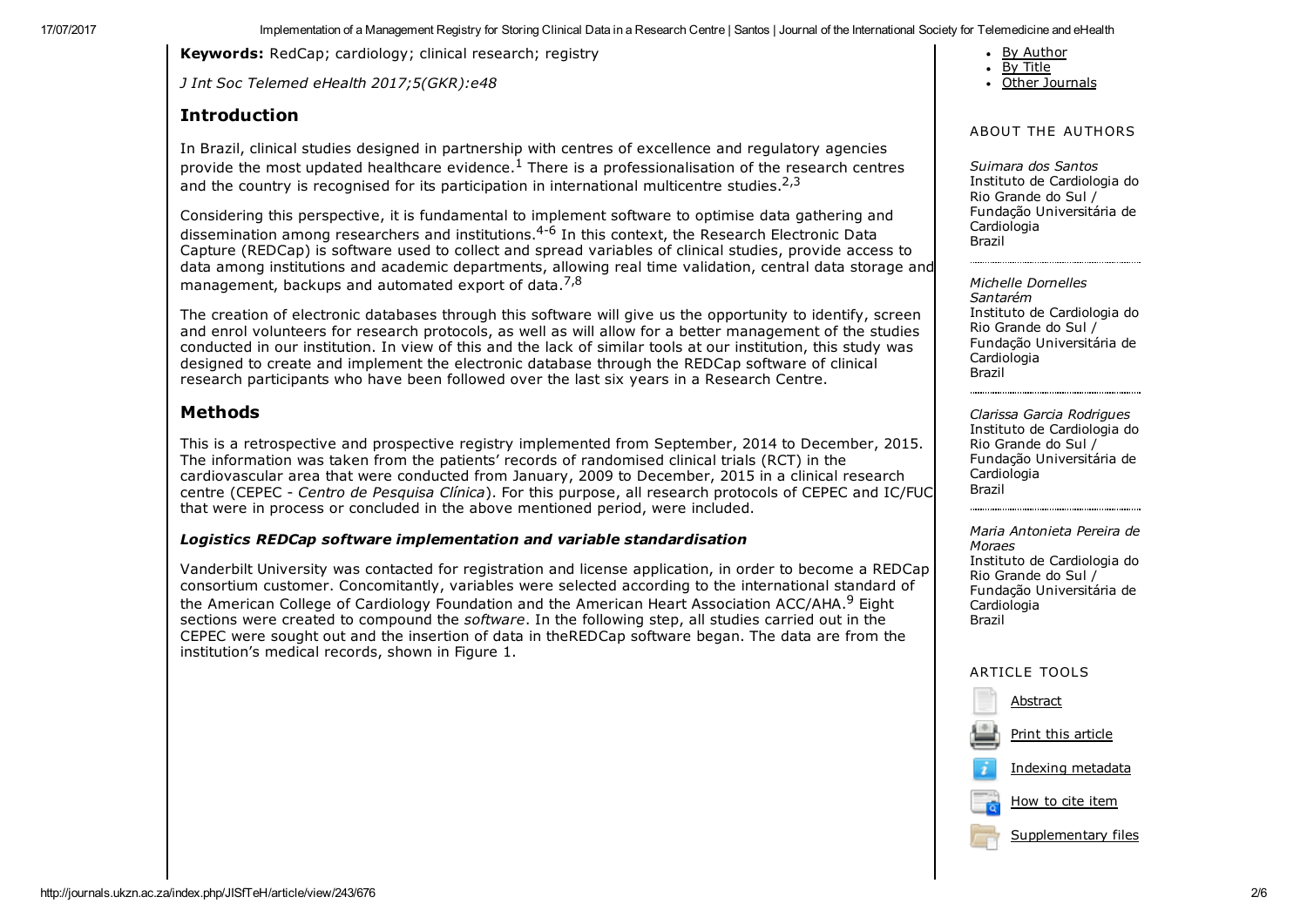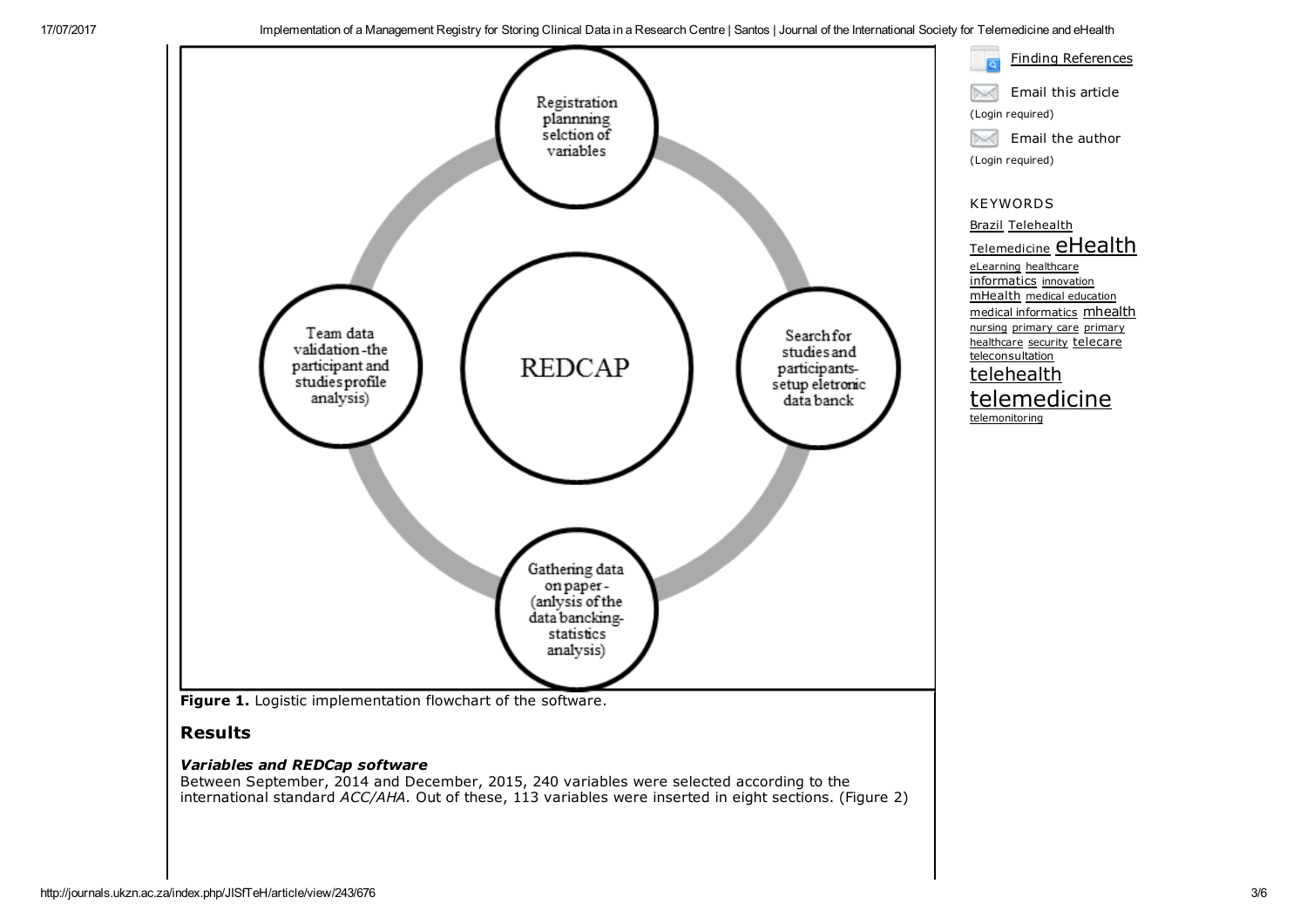| <b>REDCap</b>                                                                                                  |                                                                                                                                                                                                                                                                                                                                                                              | Registro de Pacientes Participantes em Ensaios Clínicos no IC-FUC                               |                                                                                                 |                          |  |  |
|----------------------------------------------------------------------------------------------------------------|------------------------------------------------------------------------------------------------------------------------------------------------------------------------------------------------------------------------------------------------------------------------------------------------------------------------------------------------------------------------------|-------------------------------------------------------------------------------------------------|-------------------------------------------------------------------------------------------------|--------------------------|--|--|
| @ Logged in as selesses   Log out<br>My Projects<br>Project Home<br>Project Setup<br>вa                        | Project Home                                                                                                                                                                                                                                                                                                                                                                 | <b>Project Setup</b>                                                                            | Other Functionality                                                                             | Project Revision History |  |  |
| Project status: Preduction                                                                                     | <b>Quick Tasks</b>                                                                                                                                                                                                                                                                                                                                                           |                                                                                                 |                                                                                                 |                          |  |  |
| <b>Data Collection</b>                                                                                         | [ Codebook                                                                                                                                                                                                                                                                                                                                                                   |                                                                                                 | The Codebook is a human-readable, read-only version of the project's Data Dictionary and serves |                          |  |  |
| Record Status Dashboard                                                                                        | as a quick reference for viewing field attributes.                                                                                                                                                                                                                                                                                                                           |                                                                                                 |                                                                                                 |                          |  |  |
| Add / Edit Records                                                                                             |                                                                                                                                                                                                                                                                                                                                                                              | Export data<br>Export your data from REDCap to open or view in Excel or various stats packages. |                                                                                                 |                          |  |  |
| Data Collection Instruments:                                                                                   | Create a report<br>Build custom reports for quick views of your data, and export reports to Excel/CSV.                                                                                                                                                                                                                                                                       |                                                                                                 |                                                                                                 |                          |  |  |
| Variáveis do Estudo                                                                                            | Check data quality<br>Build or execute data quality rules to find discrepancies and errors in your project data.                                                                                                                                                                                                                                                             |                                                                                                 |                                                                                                 |                          |  |  |
| Variáveis Demográficas<br>Exames Diagnósticos                                                                  | <b>A</b> User Rights<br>Grant new users access to this project or modify user privileges for current users.<br>Create new fields/questions on your data collection instruments or modify existing ones using the<br>Chiline Designer and<br>Online Designer or by uploading a Data Dictionary. Quick link: Download the current Data<br>Data Dictionary Upload<br>Dictionary |                                                                                                 |                                                                                                 |                          |  |  |
| Exames Laboratoriais<br>Fatores de Risco Cardiovasculares                                                      |                                                                                                                                                                                                                                                                                                                                                                              |                                                                                                 |                                                                                                 |                          |  |  |
| Comorbidades<br>Tratamento Farmocológico<br>Evolução                                                           | Create groups of users to limit user access to certain records/responses, in which only users<br><b>Data Access Groups</b><br>within a given Data Access Group can access records created by users within that group.                                                                                                                                                        |                                                                                                 |                                                                                                 |                          |  |  |
| <b>Applications</b>                                                                                            |                                                                                                                                                                                                                                                                                                                                                                              |                                                                                                 |                                                                                                 |                          |  |  |
| m<br>Calendar<br><b>Id</b> Data Exports, Reports, and Stats<br>Data Import Tool<br><b>Data Comparison Tool</b> | <b>Project Dashboard</b><br>The tables below provide general dashboard information, such as a list of all users with access to this project, general project<br>statistics, and upcoming calendar events (if any).                                                                                                                                                           |                                                                                                 |                                                                                                 |                          |  |  |
| <b>Logging</b>                                                                                                 | Current Users                                                                                                                                                                                                                                                                                                                                                                |                                                                                                 | <b>Project Statistics</b>                                                                       |                          |  |  |
| Field Comment Log                                                                                              | Liser                                                                                                                                                                                                                                                                                                                                                                        | Expires                                                                                         | Records in project                                                                              | 563                      |  |  |
| File Repository<br><b>品 User Rights and di- DAGs</b>                                                           | antonietamoraes                                                                                                                                                                                                                                                                                                                                                              | never                                                                                           | Most recent activity                                                                            | 12/09/2016 11:14am       |  |  |
|                                                                                                                | (Antonieta Moraes)                                                                                                                                                                                                                                                                                                                                                           |                                                                                                 | Space usage for docs                                                                            | 0.01 MB                  |  |  |

**Figure 2.** Initial screen of the CEPEC database.

In the first and second sections, variables such as name, study stage, socio-demographic characteristics of the participants and the medical diagnosis were entered. In the diagnostic and laboratory tests sections, those common to all of studies, used in the practice of cardiology, were prioritised.

The previous comorbidities section was represented by 27 variables with different pathologies, and the clinical evolution with 4 variables linked to the possible adverse events and death. Finally, the pharmacological therapy was rated in 14 types of medicines and 26 variables.

#### *Population characterisation and studies conducted in the CEPEC*

During the period between 2009 and 2015, 25 cardiovascular studies were conducted. From these, 19 were entered and analysed. Ten studies were concluded, nine were in progress and the other six were in their initial phase. The results highlighted that there was a predominance of studies in phases III and IV  $(57.8\%$  and 36.8%), with a mean conduction time of 2 $\pm$ 4 years.

Among the 490 participants included in the clinical trials, 59 presented screening failure, 14 died and 417 were being followed up. Among them, most were men (63%), around age 63±10 years, hypertensive and dislypidaemic (81.4% and 56.5%), with a IAM diagnosis (72.7%). The most prevalent therapeutic procedures in this population were percutaneous revascularisation (87.2%) and surgery (12.8%).

#### *Diagnosis, laboratorial and pharmacologic therapeutic tests*

The results showed that most of the population had undergone lab tests of creatinine (94.3%), cholesterol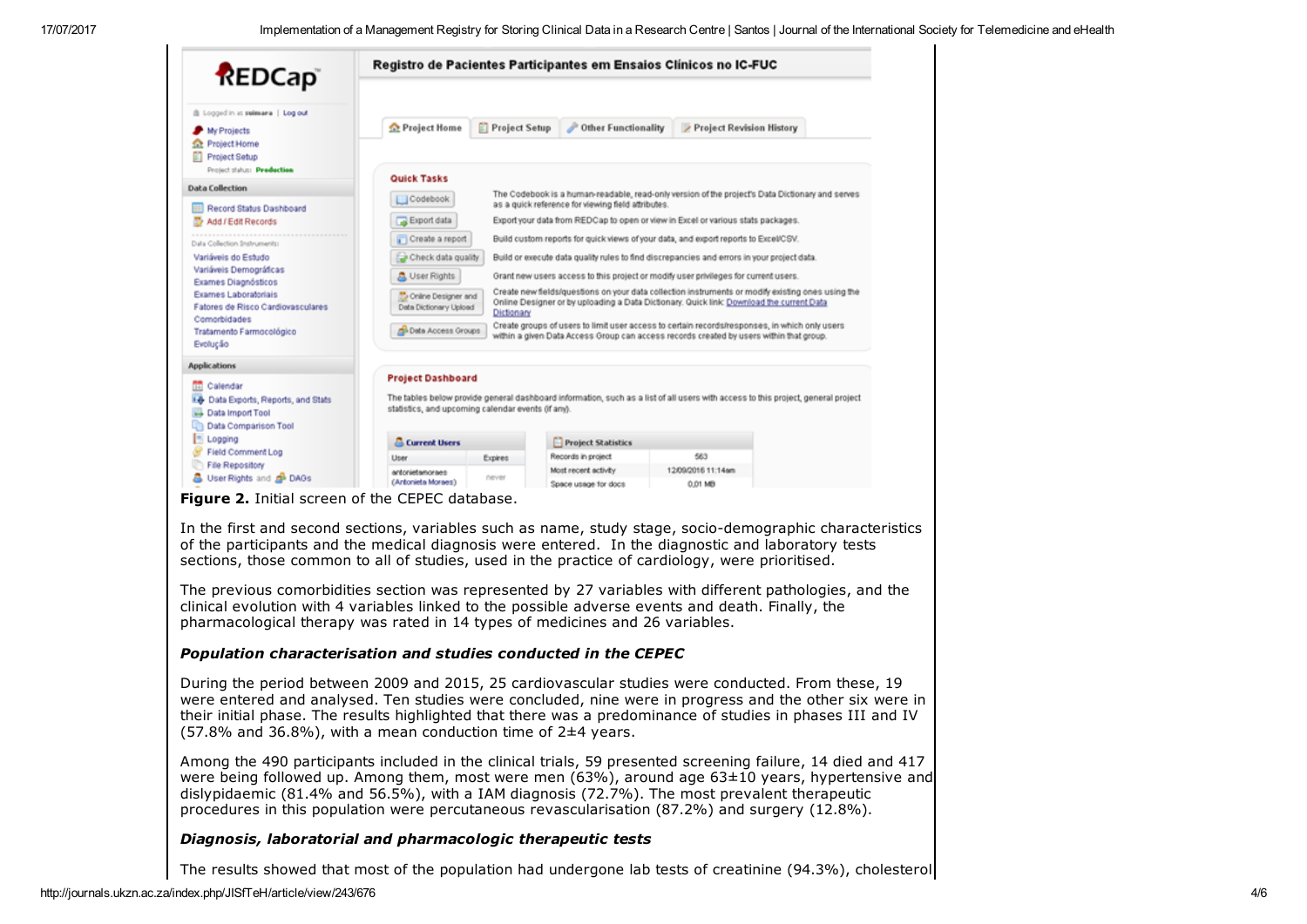(76%), triglycerides (72%) and glycosylated haemoglobin (49.4%). The most requested diagnostic tests were electrocardiogram (87.6%), cardiac catheterisation (79.4%) and echocardiogram (37.8%). In the pharmacological therapy prescribed, there was prevalence of the use of antiplatelet medication (91%), statins (86%) and angiotensin converting enzyme inhibitors (65.5%).

#### Conclusion

The database contributes information about innovate treatments with integrity and confidentiality, it allows the expansion with other databases, and generates automatic quality data reports through standardised variables.<sup>10-13</sup> The benefit of this project was the viability of the characterisation of the leading clinical studies in the CEPEC, as well as the cardiovascular clinical profile.

Our data allows us to conclude that the construction and implementation of an electronic database, with participants in cardiovascular disease research, through the REDcap software*,* was applicable and

#### reproduced in clinical practice. It has shown that it is a low cost tool and it is of great use to store and i

PHP Quick Profiler<br>Share multicentric study information or a medium and large scale.

#### *Corresponding author:*

*Suimara Santos Instituto de Cardiologia do Rio Grande do Sul / Fundação Universitária de Cardiologia Porte Alegro Brazil eMail: [suienf@gmail.com](mailto:suienf@gmail.com)*

Conflict of interest: The authors declare no conflicts of interest.

#### References

- 1. Sung NS, Crowley WF Jr., Genel M, et al. Central challenges facing the national clinical research enterprise. *JAMA* 2003;289(10):1278-1287.
- 2. Usher RW. PhRMA BioResearch Monitoring Committee perspective on acceptable approaches for clinical trial monitoring. *Drug Inf J* 2010;44(4):477483.
- 3. Bhatt DL, Drozda JP Jr., Shahian DM, et al. ACC/AHA/STS Statement on the future of registries and the performance measurement enterprise: a report of the American College of Cardiology/American Heart Association task force on performance measures and the Society of Thoracic Surgeons. *J Am Coll Cardiol* 2015;66(20):22302245.
- 4. Silva LR da, Laguardia J, Alves MRAB, et al. ReBEC in numbers: reflexos da política mandatória em pesquisa clínica na trajetória do Registro Brasileiro de Ensaios Clínicos.Notebooks BAD. 2014;2:10711114. Available at: [http://www.ensaiosclinicos.gov.br](http://www.ensaiosclinicos.gov.br/) accessed 18 June 2014.
- 5. GascaHurtado GP, Losada BM. Taxonomía de riesgos de outsourcing de software. Ingeniare. *Rev Chil ing*. 2013;21(1):3153. Available in [http://dx.doi.org/10.4067/S071833052013000100005](http://dx.doi.org/10.4067/S0718-33052013000100005) accessed 29 July 2014.
- 6. McCourt et al. Data standards: at the intersection of sites, clinical research networks, and standards development initiatives. *Drug Inform J* 2007;41(3):393–404.
- 7. Contributors R-p. The R Project for Statistical Computing. 2014 Available in www.r-project.org accessed 18 June 2015.
- 8. Harris PA, Taylor R, Thielke R, et al. Research electronic data capture (REDCap) A metadatadriven methodology and workflow process for providing translational research informatics support. *J* Biomed *Inform* 2009;42(2):377-381.
- 9. Cannon CP, Brindis RG, Chaitman BR, et al. 2013 ACCF/AHA Key data elements and definitions for